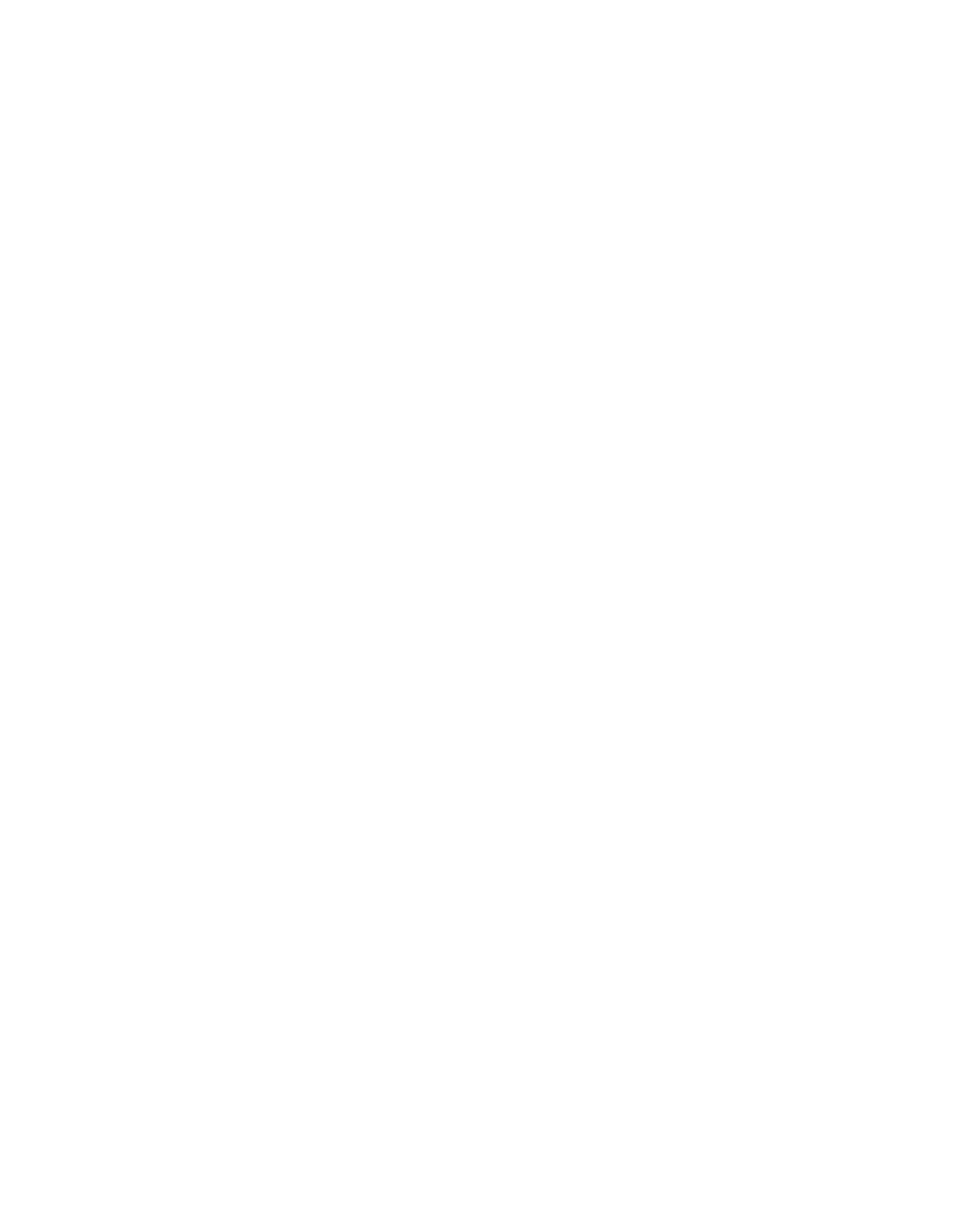#### Individual Information

| Name/District                                        | Gene Ryan District 5                                                    |
|------------------------------------------------------|-------------------------------------------------------------------------|
| Campaign<br>Address/Phone/Email                      | 12975 Highland Road, #602, Highland, MD 20777<br>GeneRyan4BOE@gmail.com |
| Social Media Accounts                                | https://www.facebook.com/GeneRyan4HCPSSBOE                              |
| <b>Education History</b>                             | See Resume/Responses                                                    |
| Languages Spoken/Other<br>Skills/Relevant Experience | See Resume/Responses                                                    |

#### Community Interest / Position Questions

#### 1. Why are you running? (1,200 characters)

I have long been engaged in many efforts to improve our coveted school system. For example, early in the current Superintendent's tenure, I was asked to join a newly created HCPSS Superintendent's Advisory Committee designed to report directly to the Superintendent about matters including special education and school capacity. Unfortunately, the panel was short-lived as the Superintendent became immersed in other activities. Nonetheless, my advocacy for all Howard County kids and families has continued.

An effective BOE positively impacts the quality of life for an entire community. The HCPSS Board of Education must understand that tremendous responsibility and embrace its obligation to govern a wide array of school issues.

Unfortunately, HCPSS achievement benchmarks have been declining over the years. Graduation rates continue to sink, and increasing numbers of children with disabilities and their families have been forced to fight for their right to a Free Appropriate Public Education. While our achievement standards are decreasing, the HCPSS budget has been steadily increasing. Essentially, our community is getting less but paying more.

Over my many years of public service, I have built strong relationships with county government and community leaders. Coupled with my vast school board and public administration experience, I bring a unique set of skills and abilities which will help solve the many challenges facing our school system.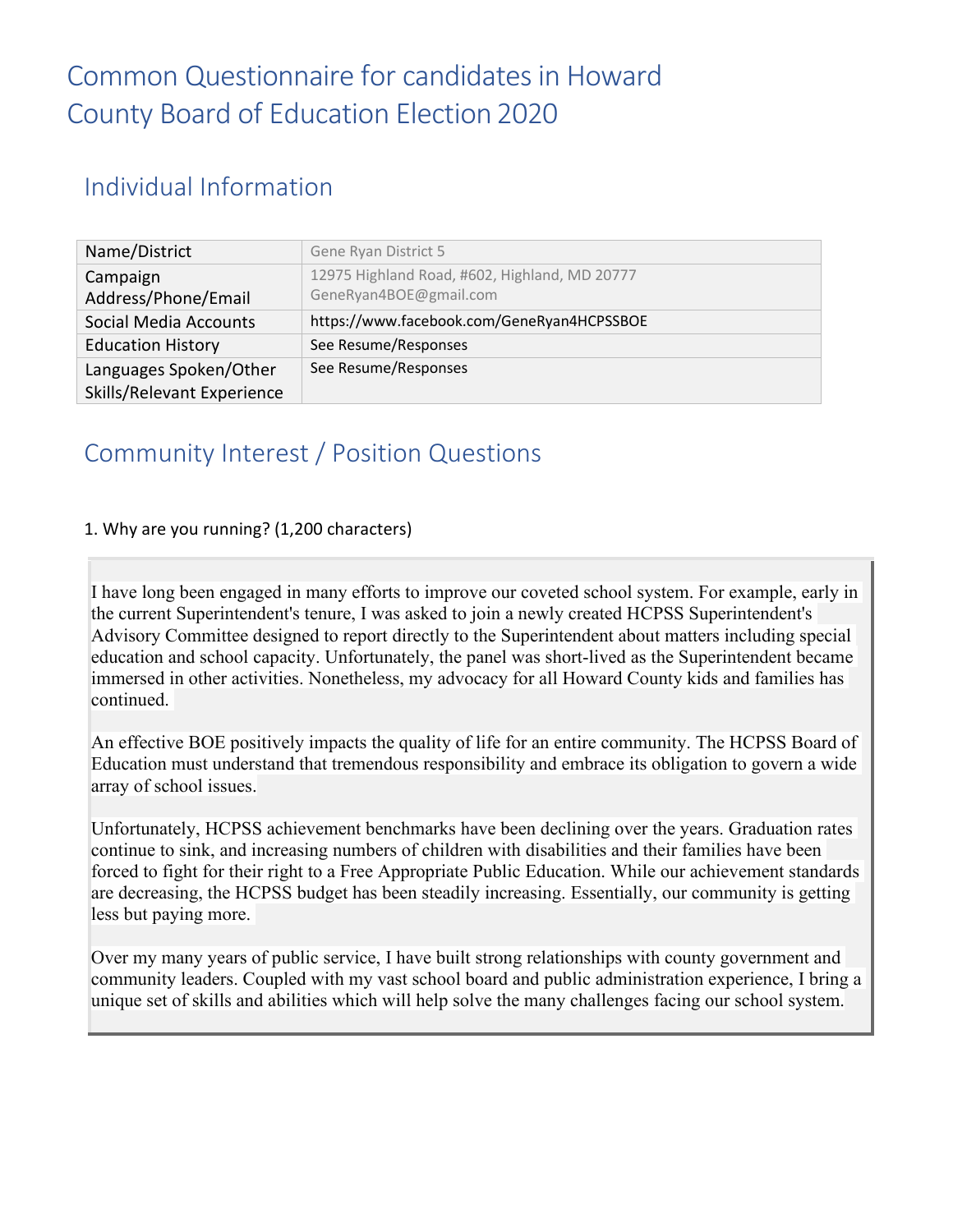2. Explain why you are qualified to hold this position. (1,200 characters)

Please see the previous answers.

3. Have you ever testified before County or State Boards or done public volunteer work? (1,200 characters)

For nearly two decades, I have been actively engaged in issues that impact our community. Aside from previously serving on school boards in NJ, I have also served on several Howard County government boards. Our community will not evolve into the place we all want it to be unless we each become engaged as part of the solution. To that end, I have appeared dozens of times to testify before local, regional, and national regulatory bodies.

As always, I historically begin by advocating for our kids and our community at the local level in hopes that our local leaders will heed the call to action. When those efforts have proven futile, I have not thrown my hands up and walked away. I also did not merely repeat the same approach over and over in hopes of a different outcome. Instead, I have escalated situations, described the challenges, and then proposed real-world solutions until a positive change occurred.

Under the prior HCPSS Superintendent, waste, fraud, and mismanagement were commonplace. While many were aware, and some even spoke up, no board of education members or other local elected leaders took meaningful action to improve the situation. In 2018, I, along with a few other county residents, testified before the Maryland Senate about the waste and abuse happening at HCPSS. That testimony ultimately led to the creation of a Maryland Inspector General watchdog, responsible for investigating local schools and holding elected leaders accountable. Just this month, the first-ever Maryland Inspector General assumed office.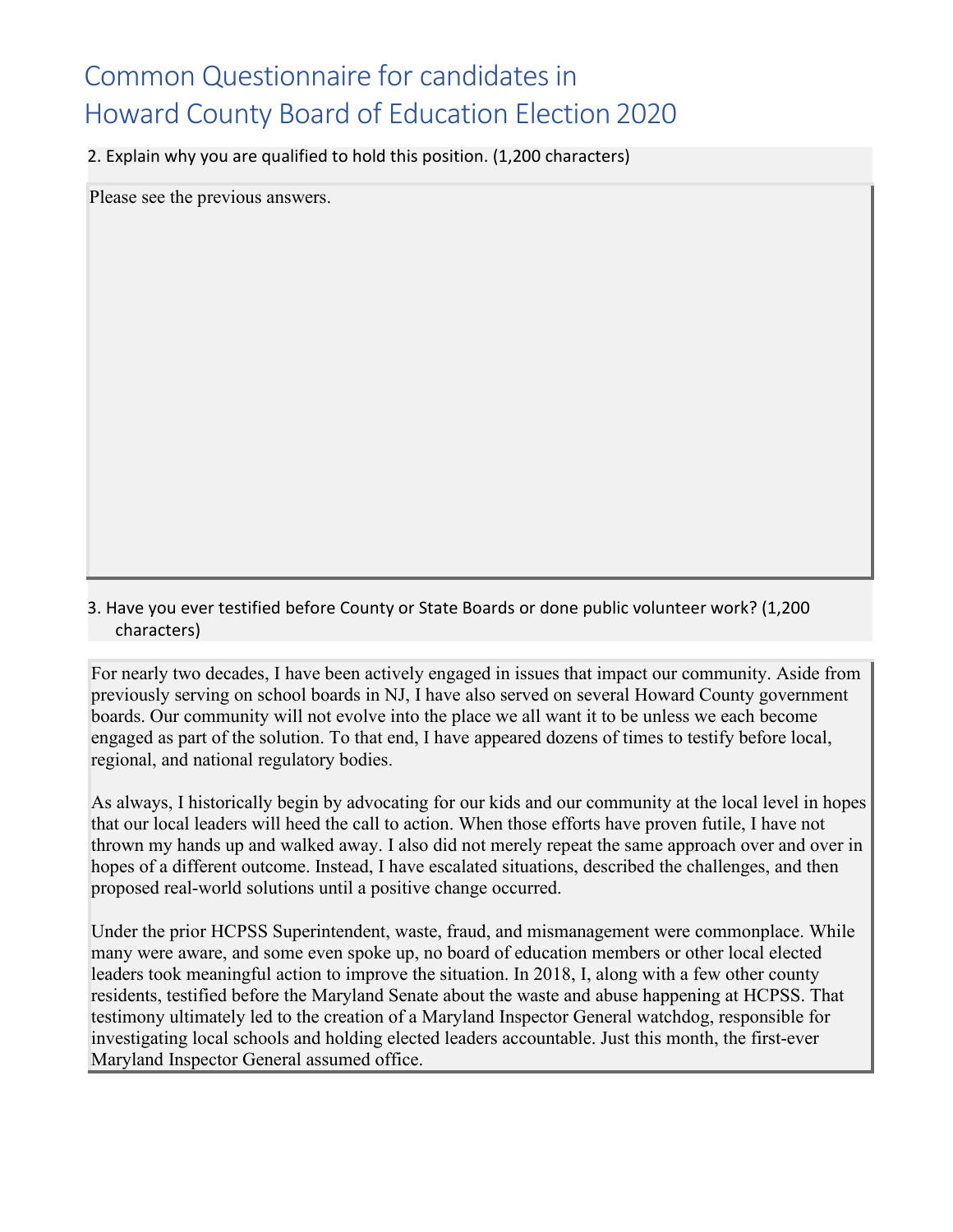4. With regard to school redistricting, what do you believe are the three top priorities, in order, that should be considered as reasons to redistrict, or goals of redistricting? How would you suggest those goals be met? (1,500 characters)

Please see my response to Question 5.

5. Do you believe that residents should be able to rely on students attending their neighborhood schools? Why or why not? (1,500 characters)

The term redistricting is unique to Howard County and means different things to different people. I believe, and evidenced-based research supports, communities need to stay together so children and families can thrive.

This BOE and previous HCPSS BOEs have failed to succinctly identify the issues that they try to solve each time they further divide our county. I have heard numerous current BOE members, and some present candidates, say that redistricting is inevitable. I do not see it this way. Furthermore, these same people have shown us that they believe it is their job to determine what form or fashion communities should be divided. These incorrect assumptions are the consequence of failed leadership and have resulted in a divisive Howard County.

It is not possible to effectively solve a problem if stakeholders do not first understand the issue. Unfortunately, during this latest flawed redistricting, we watched in disbelief as elected BOE members could not even agree amongst themselves about the problem they were attempting to fix. As I relayed in my testimony before the BOE, this latest redistricting debacle was a deflection of responsibility by school system leadership for failing to provide support for all students in all schools.

If the challenge is capacity, the solution does not necessarily require separating communities. There are a host of alternative solutions. Leadership requires that questions be asked, and personal agendas are sidelined from the process. That has not happened at HCPSS, but together we can change that reality.

So, did the BOE identify property currently owned or leased by the school district and which might fit the need for additional school space? Are there presently empty school buildings that could be used to meet capacity while keeping entire communities together?

The answer is no, the Board did not ask, and yes, there are currently school properties in high-density areas that sit empty for no good reason. There are many other solutions available too, but first, our elected leaders must understand the problem and be capable of thinking creatively to identify innovative solutions. I have a host of other options to meet HCPSS infrastructure needs, and I look forward to sharing those ideas with our community during my campaign.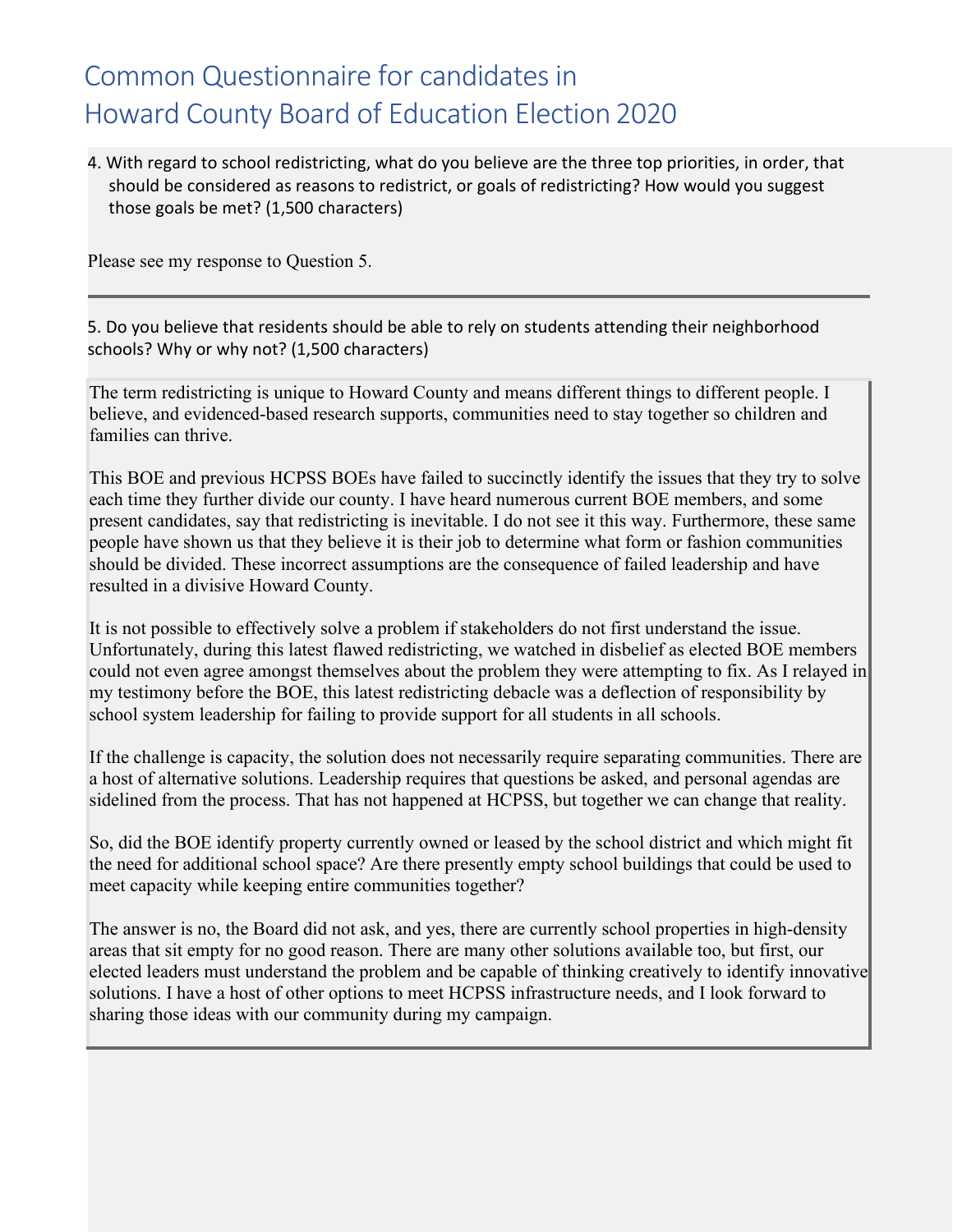6. How do you feel the HCPSS should deal with overcapacity school issues? (1,200characters)

Please see the previous answer.

7. Do you believe developers should contribute more to fund schools? Do you believe developers should have to wait longer to build in overcapacity areas? How do you suggest the County Council and Board of Education work together to address overcapacity issues? (1,500 characters)

School capacity is a multifactorial challenge. In Howard County, the public-school system has wrongly become a proxy for failed zoning and development oversight. It is not the local education authority's function to regulate community growth. The County Executive and Council must embrace their responsibility and stop unfairly deflecting to the public-school system.

As a sitting member of the Howard County Board of Appeals, I am responsible for examining matters involving land use. I must remain objective and not let my personal bias play into the decisions I make as a board member. To that end, it would be inappropriate for me to expound upon my own beliefs regarding Howard County's development. Our County Council is responsible for establishing the law, and it is my responsibility as a Board of Appeals member to follow the law as written. If elected to the Board of Education, I will be resigning from my position on the Howard County Board of Appeals.

Understanding how school overcrowding has reached a crisis level is essential, but only so we do not repeat our mistakes of the past.

The unfortunate reality is that money buys votes. Special interest groups, such as political action committees and irresponsible developers, use money to gain influence over political candidates and elected officials. Electing weak candidates, or those with little experience in public administration does not lend itself to transparent policymaking.

The overarching answer for solving school capacity is through collaborative and innovative solutions. My many years of public administration and school board experience have allowed me to realize and facilitate these types of meaningful solutions.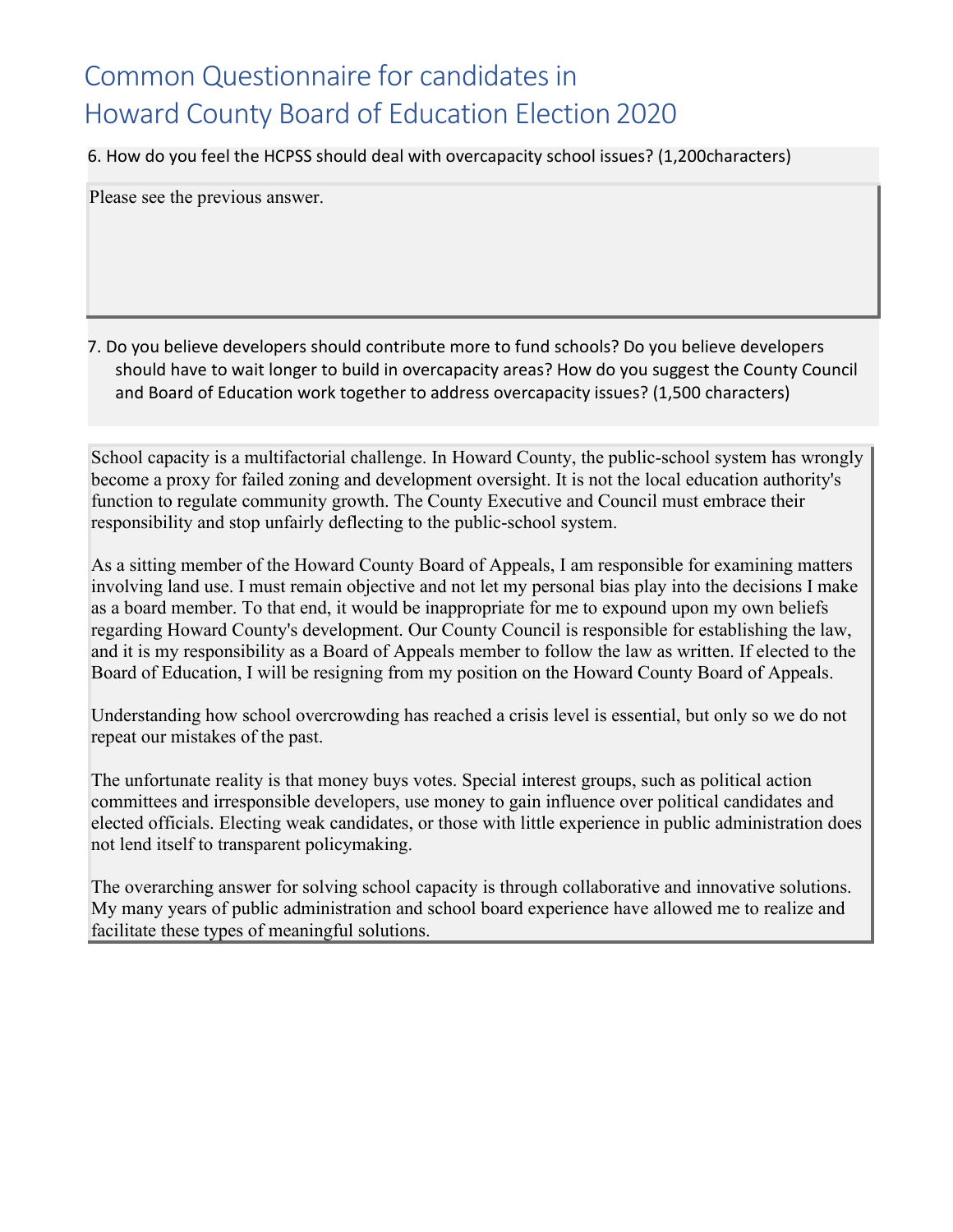8. What does equitable provision of education by the HCPSS, mean to you? How do you suggest that be implemented? (1,500 characters)

Equitable education means that ALL children in ALL schools receive the support necessary to ensure they have the opportunity to achieve.

The HCPSS Board of Education must understand our community's vision and deliver that vision as an expectation to the Superintendent. Of equal importance, the Board must ensure the Superintendent has the tools he or she needs to be successful. Finally, the Board of Education must hold the Superintendent accountable for the identified outcomes.

When appropriate, the HCPSS BOE must provide acknowledgment of a job well done, and when necessary, the HCPSS BOE must enforce consequences to eliminate failures in leadership.

9. What do you believe Board of Education Members can do to achieve the highest level of achievement for all? Please include in your answer what you believe should be done to close any achievement gaps, be specific. Please also include in your answer, applicable, related positions on homework and GT programs. (1,500 characters)

The question demonstrates the very mindset that proves fatal in failing school districts. Each child is different, and a one size fits all approach to education marginalizes the needs of so many children. Each student has unique challenges and abilities. The key to positive outcomes is using differentiated instruction. However, it is misguided to believe that the HCPSS BOE is responsible for directing education.

Boards of education representatives are not education experts. Instead, BOE members are tasked with administrative oversight of public-school systems. Effective and impactful leaders understand the responsibility and value of recognizing the needs of the people they supervise. If the HCPSS BOE is serious about meeting the needs of all students in all schools, they must listen to feedback from the subject matter experts they have hired to do the work of educating children.

During recent budget hearings, each BOE member asked various leadership staff what resources they needed, in addition to those already included in the Superintendent's proposed budget. Following those many budget work sessions, the BOE than inexplicably began cutting millions of dollars from the prosed budget and increased class sizes. It is difficult to understand what type of legitimate leadership would take that approach to inspiring teachers and staff.

The educational management team clearly explained to the BOE what they needed to be successful, and in return, the Board failed to provide that level of support. The display was a catastrophic failure by the Board of Education.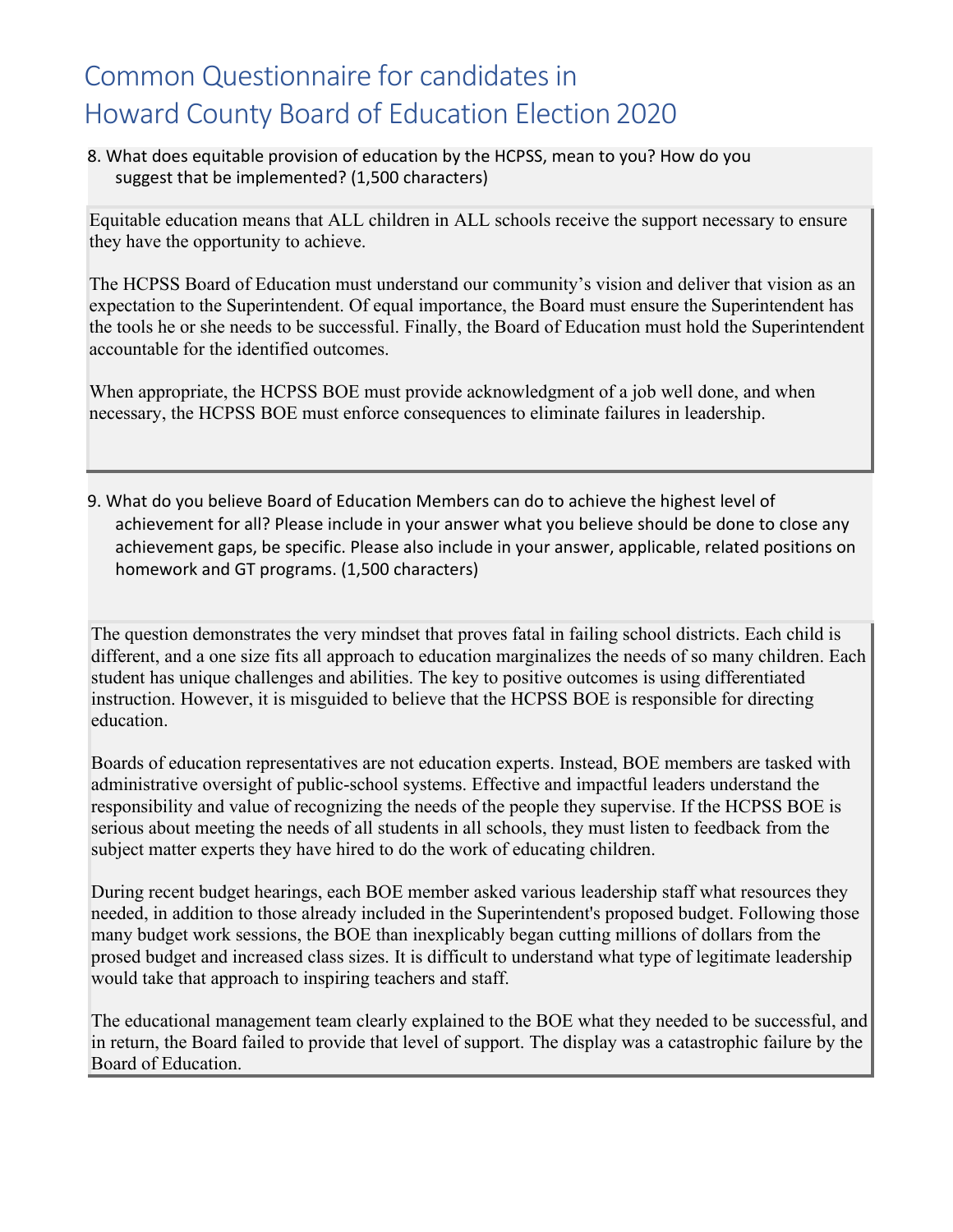10. Do you believe the Board of Education race should remain non-partisan on the ballot? If so, how is your campaign remaining non-partisan? (1,200 characters)

The Board of Education must be non-partisan. Special interest groups have a unique ideology that does not necessarily benefit all students and communities. This type of influence has no place in public schools, yet we can see it very clearly during this current election. It is disappointing to see special interest money and power playing such a massive role in candidate funding and support. I hope that our community will see these influences for what they are and agree with me that they should be stopped. Not everything in Howard County is for sale and, most certainly, not our children's future.

I have refused to accept all special interest group funding, with the full understanding that decision may prove to hurt my campaign. I have chosen to run my campaign the same way I lead my life, with honesty and transparency. How can we ever expect our kids to treat each other with kindness and fairness when we, as adults, cannot even follow those rules?

Once this campaign has ended and November is a distant memory, win or lose, I will be able to look my children and our community in the face and tell them we fought to help all kids and all families, and we did it without compromising our integrity.

11. If elected, what are the top three goals you would want to work upon in your first year in office? (1,200 characters)

My top priorities as an HCPSS BOE Representative are urgent and clear.

I plan to collaboratively build a BOE that fully appreciates the organization's intended role as a board of governors and not a group of micromanagers.

I plan to inspire and empower our educational leaders to deliver on the promise that all children deserve the opportunity to achieve.

Finally, and most importantly, I plan to earn back the community's trust in the Howard County Public School System.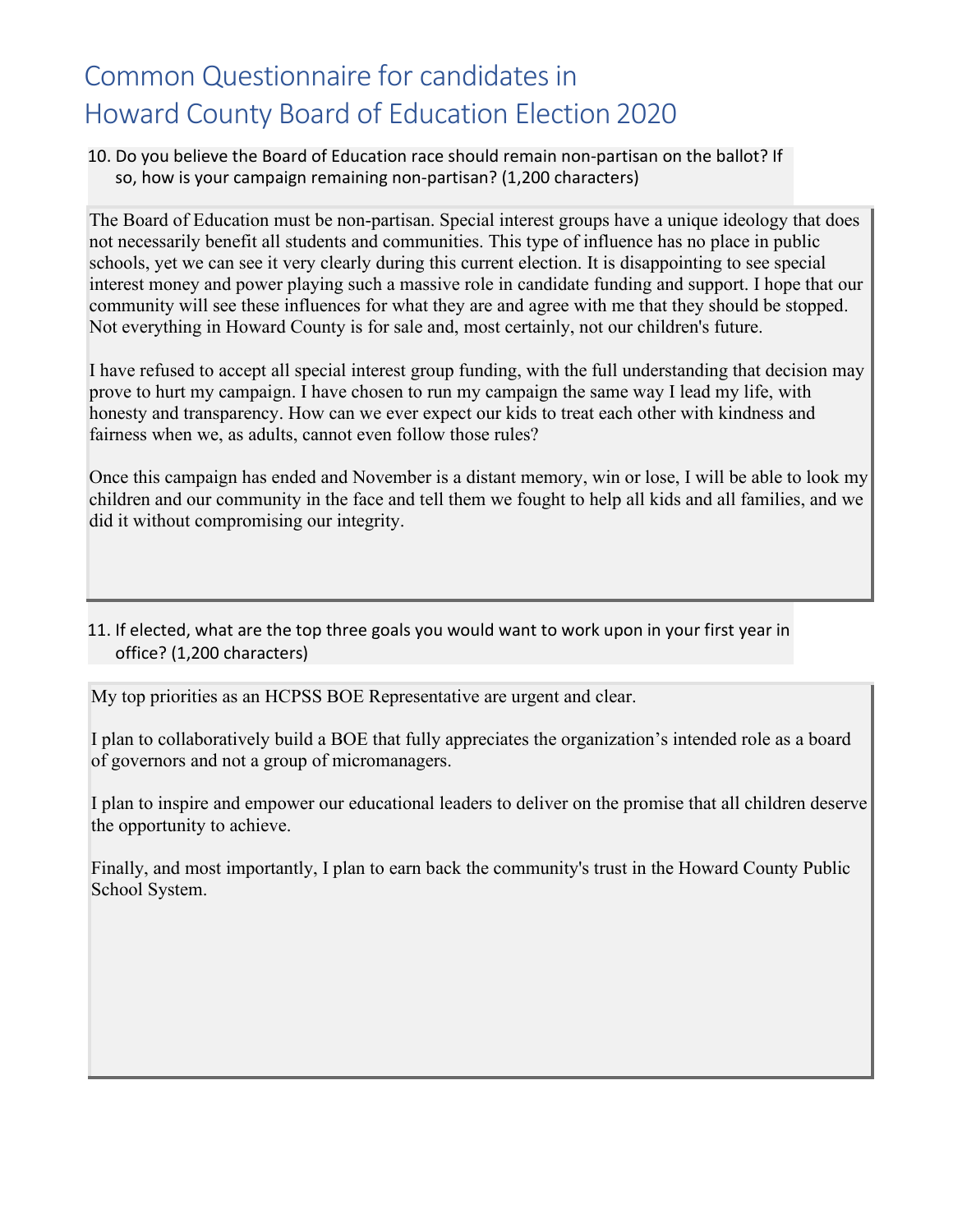12. Do you believe the Superintendent's requested budget is too high, too low or just right? If too low, how much should it be, and what other county budget items should be cut to fund it? If too high what should be cut from the request? (1,200 characters)

I have the same information available to every other resident of Howard County. While I have my beliefs about the proposed budget, it would be irresponsible for me to take a specific position without having complete access to all the supporting data.

Instead, the more crucial question I believe we should be asking is if the current BOE provided the Superintendent with clear direction during the preparation of his annual budget.

The nearly \$1 billion school budget should not be a topic of conversation limited to the few short weeks leading up to submission to the County Executive. The public-school budget is a living document which the BOE must continually examine to determine efficiencies and ensure fiscal responsibility.

The budget process is flawed, much in the same way the redistricting process was flawed. A lack of intentionality, strategic planning, and foresight have led to a loss in public support once again. As a Board member, I commit to doing my part and fixing this drifting ship before our treasured school system passes the point of no return.

#### 13. What is your position on each of the current local Howard County State bills? (1,500 characters)

Unfortunately, I am unable to answer this question because it lacks clarity and specificity.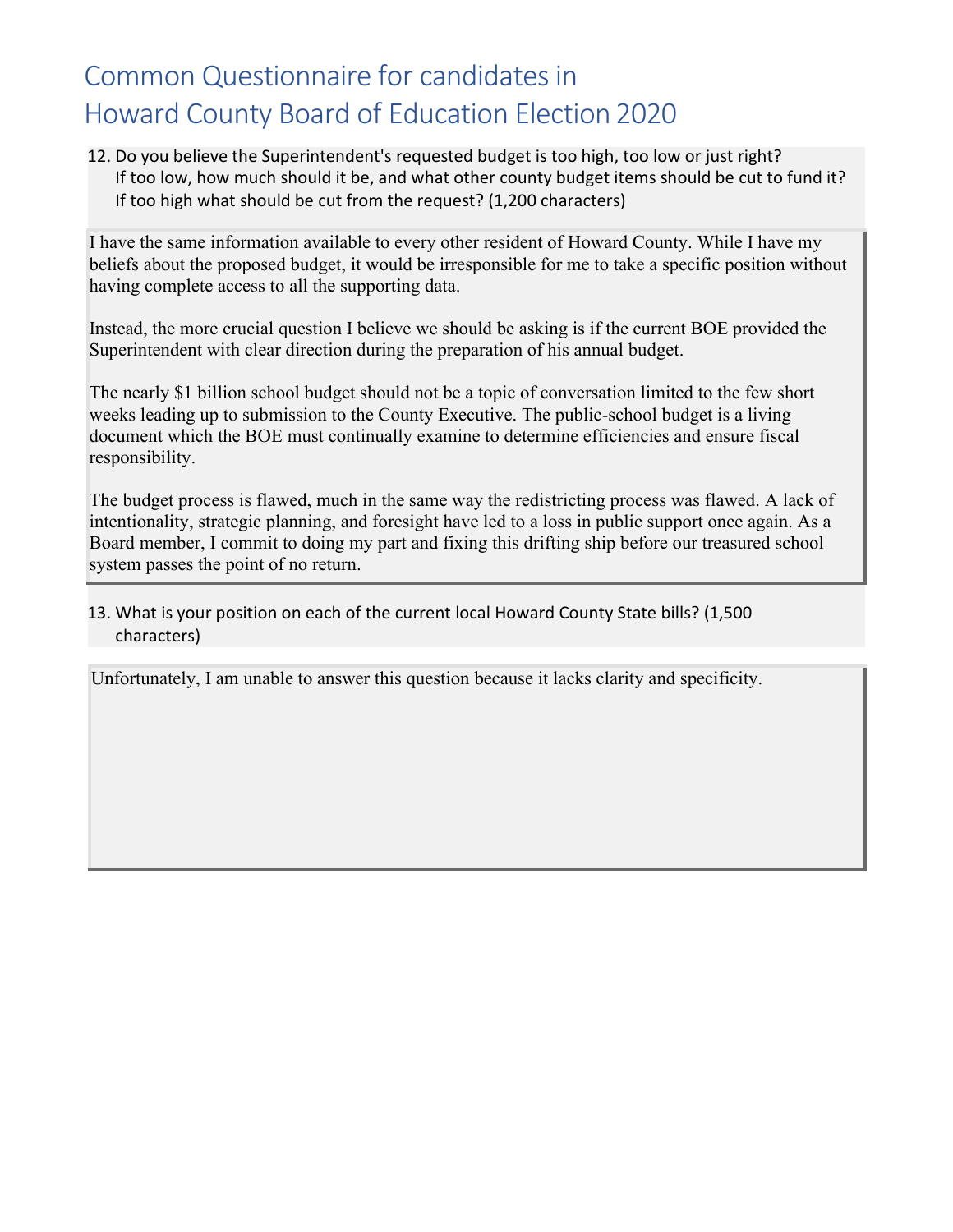#### 14. Do you feel class sizes are too high or too low? Why? (1,200 characters)

The reality is that class sizes in Howard County Public Schools are highly variable. HCPSS policy prescribes the desired student to teacher class size ratio. Unfortunately, we have all seen and experienced how those numbers can be little more than wishful thinking. I was infuriated as I watched this current BOE decide the first choice for saving money was to make life and learning harder for our students and educators by yet again raising class sizes.

Smaller class sizes and lower student to teacher ratios result in better student outcomes and improved teacher performance. This information is not my opinion, but instead, it is the unanimous conclusion of countless evidence-based and research-based studies.

However, class size is not a one-dimensional issue. All students are unique and have unique needs. Considering only a student to teacher ratio, without also considering the individual needs of a student or the abilities of a teacher, achieves very little. Just using an adult to child ratio fails to account for student acuity. For example, how many students within a class have a disability, receive 504 plan accommodations, or have an IEP? Understanding that information will allow instructional leaders to better plan class sizes and determine what resources are needed to empower teachers and students. Additionally, not all classrooms are the same physical size, so why then is there a one size fits all approach to class size?

The simplicity of the HCPSS student to teacher ratio calculation also fails to define what constitutes a "teacher." It has been reported that HCPSS considers paraeducators and other less qualified or noncertified support staff as "teachers." Additionally, some of those adults are assigned to assist specific students in a class and are not necessarily available or qualified to meet the needs of all students. This lack of data clarity leads to an inaccurate representation of real student to teacher ratios.

If the goal is to ensure each child has an opportunity to achieve, then we must consider a multitude of factors when calculating class sizes.

#### 15. How should performance be measured, of students, of teachers? (1,200 characters)

Please refer to my prior answers.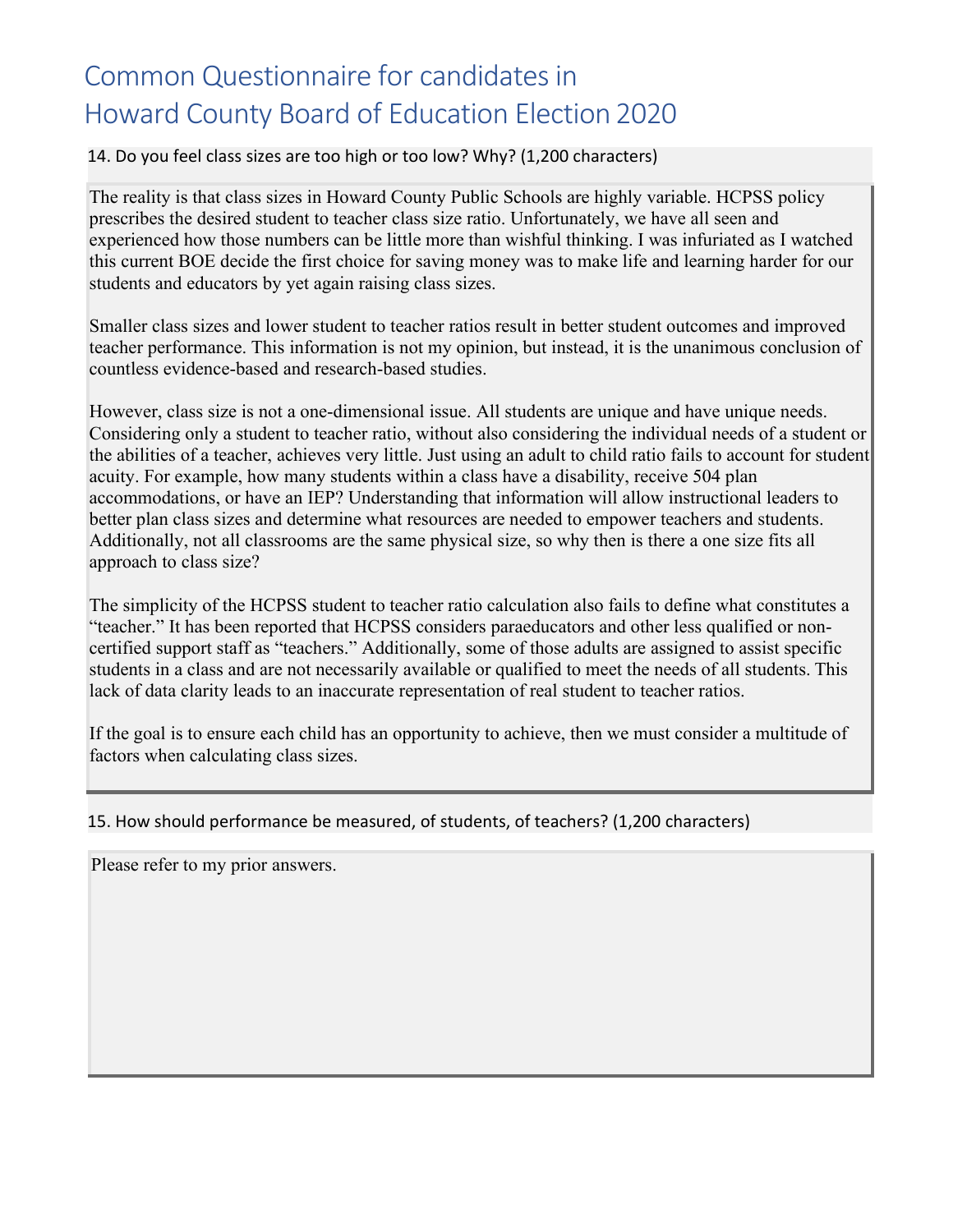#### 16. What do you believe should be done to attempt to improve physical safety in schools? (1,200 characters)

The most critical responsibility of any school system is the physical safety and wellbeing of children. Kids cannot learn, and educators cannot teach if they do not feel safe. However, it is not just about feeling safe; it is about actually being safe.

Much like education, meaningful physical safety strategies are a science of evidenced-based peer-reviewed best practices. In other words, Howard County school leadership should not be guessing at what works. Instead, school security leadership personnel must work collaboratively with other school districts and public safety professionals around the country to identify specific solutions for HCPSS. Doing what we have always done will not work and will end up costing lives if we continue with that mindset.

For more than two decades, I have worked as a public safety career professional focused on building resilient communities. In early 2000, shortly after the Columbine school massacre, I formed a think tank with other professionals from Princeton University. Together our team worked to understand the challenge of childhood avengers in schools. We identified innovative solutions that involved hardening soft targets, such as school buildings and events. We also sought to understand root causation for specific forms of violence against others. Later during my college studies, I focused on disaster epidemiology with a concentration in intentional wounding incidents.

My comprehensive understanding of public safety is not just academic. During my career, I have responded to mass violence incidents and participated in after-action reviews around the world. The lessons I have learned and the things I have seen drive my passion and commitment to keep all our children safe today. There is no greater gift and responsibility in life than to be entrusted with the care of a child.

As a community member, I, like most everyone, have limited access to information related to specific security measures at HCPSS. The information I do have informs my belief that there are many areas where existing technology at HCPSS is not used efficiently to ensure safety and prevent tragedy. From a physical perspective, housing children in fiberglass classroom trailers is a weak solution for both security and education.

Once elected to the BOE, I am committed to governing with real leadership and holding school system chiefs accountable in all areas. Identifying the gold standard for school security and requiring an immediate gap analysis for HCPSS is a first step towards ensuring all children in all school environments are safe each day.

Gap analysis methodology and reporting should be a mandate across every domain and should be one of the critical tools used to inform budget, staffing, and other resource allocation decisions. These discussions need to be transparent and in the public view throughout the year, not just during the few weeks leading up to the annual budget submission.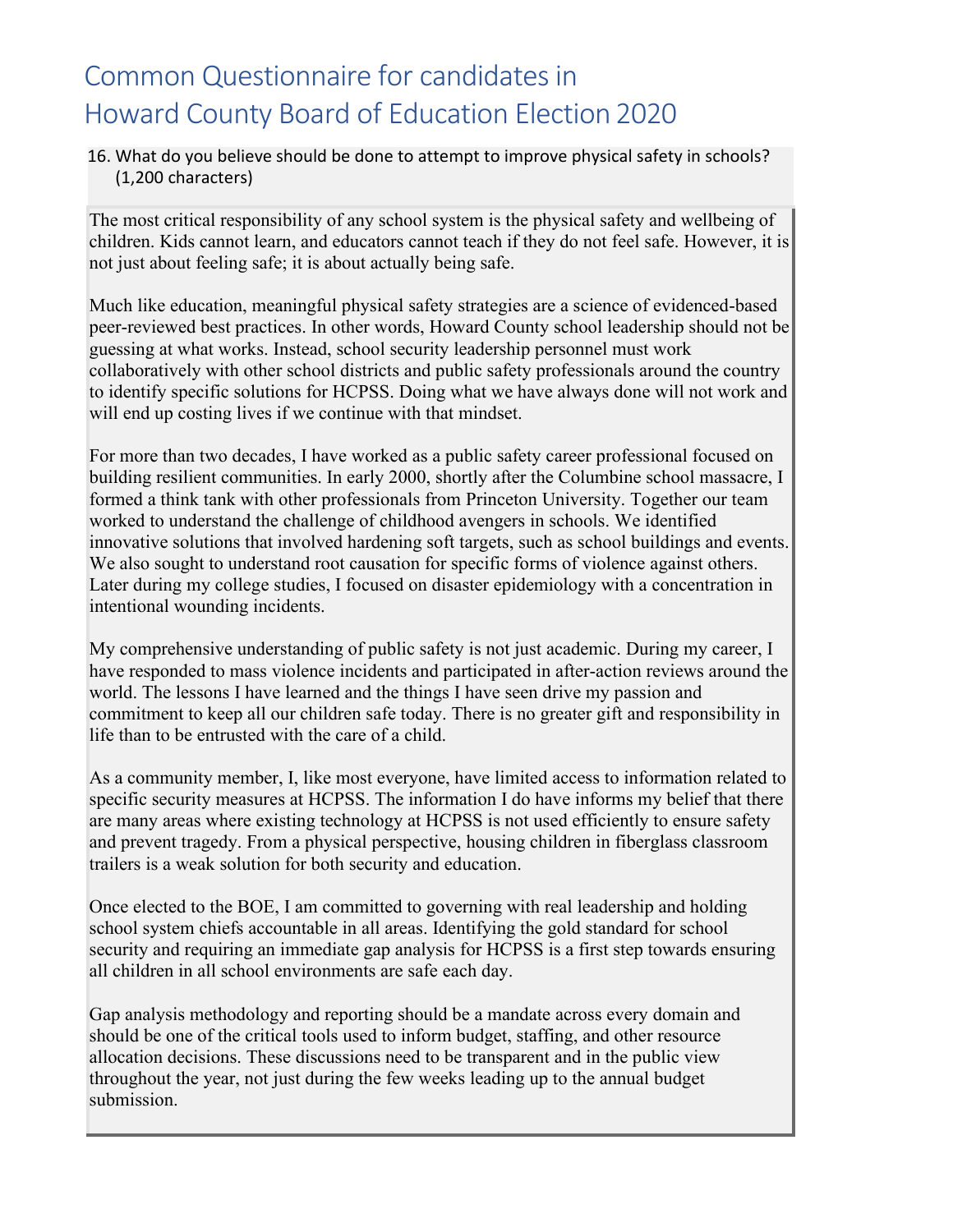17. How would you as a Board Member oversee your only employee and review and instruct the Superintendent? Are you pleased with the current Superintendent? Would you vote to renew his contract? Why or why not? (1,200 characters)

I have grave concern for the fundamental misunderstanding this BOE, and past BOEs have regarding their role in school governance. Such a limited appreciation is understandable if the only exposure a Board member has ever had to public school administration has been by watching prior HCPSS Boards. Operating the same way that we have always operated is incredibly inefficient and dangerous. Our public-school system is needlessly wasting millions of dollars while simultaneously failing to deliver on the promises made to our children and families.

I bring a unique perspective and unparalleled experience to this position. In addition to my degree in public administration, I have been elected to several boards of education in NJ, and I have served on various municipal boards in Howard County. I bring the knowledge, skills, and abilities to help reshape how our schools operate. My decades of experience have allowed me to understand what works and what doesn't.

I understand that the fundamental function of a BOE member is to set clear expectations for the superintendent, provide the tools that he or she needs to be successful, and then hold that individual accountable for the outcomes. Each time I attend a BOE meeting, I am amazed and in disbelief, as I watch the superintendent seemingly run BOE meetings and dictate administrative oversight. Can you imagine a workplace where the employee was allowed, much less encouraged, to dictate organizational goals and strategies to the employer? The superintendent is accountable to the board of education, and the board of education is accountable to the community. As elected school system leaders, the BOE must inspire employees, not enable them. I am at a loss to understand why Howard County residents have been marginalized and neglected by the very BOE they elected.

An effective BOE functions through high-level oversight and guides comprehensive strategic planning. BOE members embrace their responsibility by holding the Superintendent accountable. However, the superintendent can only be accountable for the clear direction the BOE gives him or her. As an involved member of the public, I am unclear what direction, if any, the BOE gave to the superintendent. Renewing a superintendent's contract is a form of accountability.

I believed in Dr. Martirano when he was first hired. My question now is about his ability to be an effective school leader. I do not have enough information to know if the BOE provided Dr. Martirano with the expectations and tools he needed to perform the job we as a community expected him to perform. To that end, I am deeply troubled by Dr. Martirano's actions or lack thereof. However, there are at least two sides to every story, and I believe Dr. Martirano deserves an opportunity to explain why he should be considered for continued employment.

Given the catastrophic consequences of Dr. Martirano's actions on our community's sense of unity, I believe the opportunity for Dr. Martirano to justify his employment should be held with transparency. I would seek to hold a performance review in an open forum during which all members of the public would be allowed the opportunity to watch and listen. Moving forward, it should be the proactive of this BOE that all superintendent's performance reviews be made in public so that our community understands how effective our elected BOE members are at evaluating school performance.